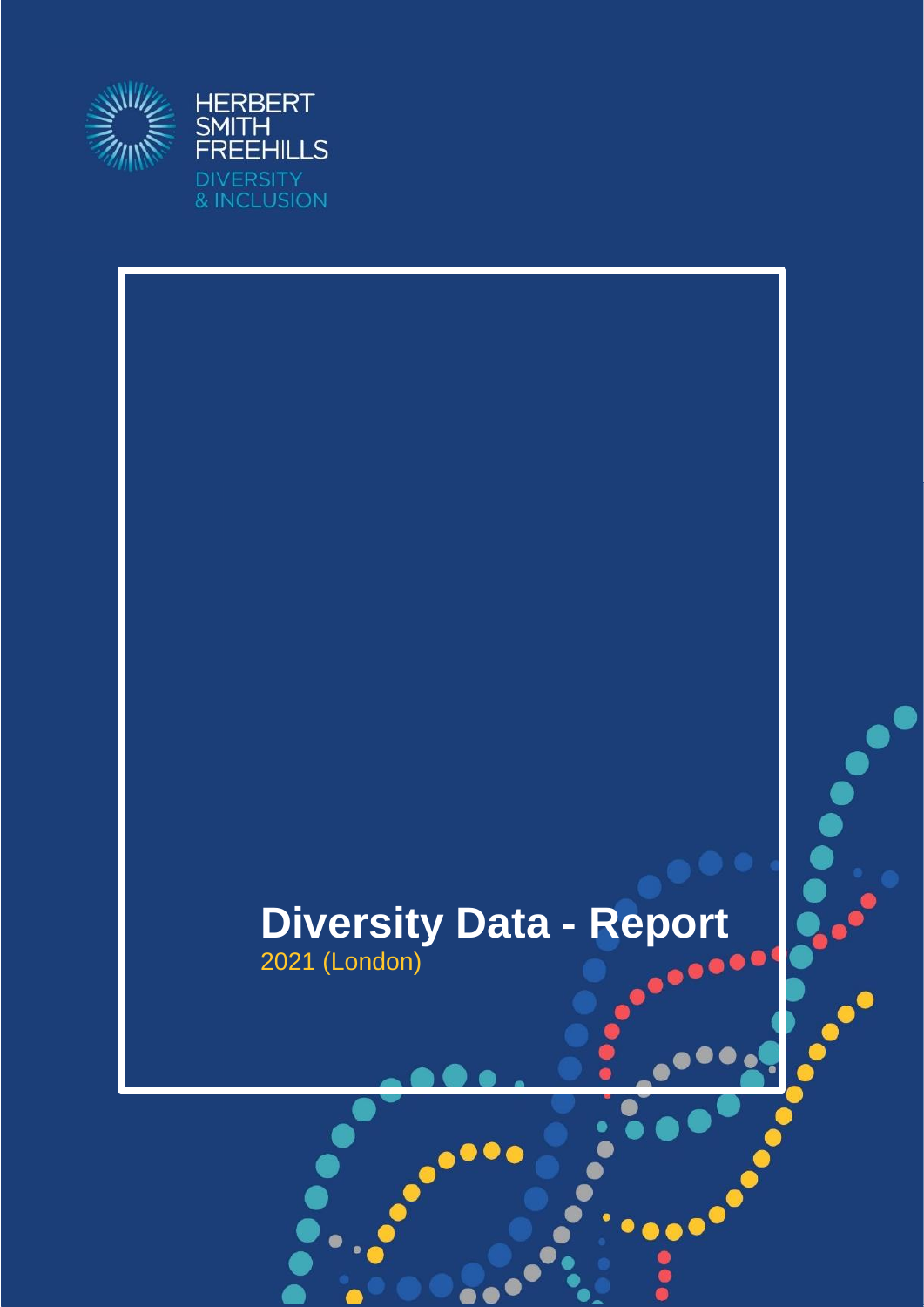

#### Age

|                          | $16 - 24$ | 25-34 | $35 - 44$ | 45-54 | 55-64 | $65+$ | Prefer not<br>to say |
|--------------------------|-----------|-------|-----------|-------|-------|-------|----------------------|
| <b>Partners</b>          | 0%        | 1%    | 38%       | 43%   | 18%   | 0%    | $0\%$                |
| Lawyers                  | 6%        | 67%   | 20%       | 4%    | 1%    | $0\%$ | $0\%$                |
| <b>Legal Support</b>     | 16%       | 19%   | 22%       | 25%   | 16%   | 2%    | $0\%$                |
| <b>Business Services</b> | 6%        | 22%   | 34%       | 26%   | 11%   | 1%    | $0\%$                |

#### Gender Identity

|                          | Female | Male | Prefer to self-describe | Prefer not to say |
|--------------------------|--------|------|-------------------------|-------------------|
| <b>Partners</b>          | 25%    | 75%  | 0%                      | 0%                |
| Lawyers                  | 54%    | 45%  | 0%                      | 0%                |
| Legal support            | 94%    | 6%   | $0\%$                   | 1%                |
| <b>Business services</b> | 58%    | 41%  | 0%                      | 1%                |

#### **Trans**

|                          | <b>Yes</b> | <b>No</b> | Prefer not to say | Invalid/no response |
|--------------------------|------------|-----------|-------------------|---------------------|
| Partners                 | 0%         | 29%       | $0\%$             | 71%                 |
| Lawyers                  | $0\%$      | 37%       | $0\%$             | 62%                 |
| Legal Support            | 0%         | 33%       | 0%                | 66%                 |
| <b>Business Services</b> | $0\%$      | 57%       | 1%                | 42%                 |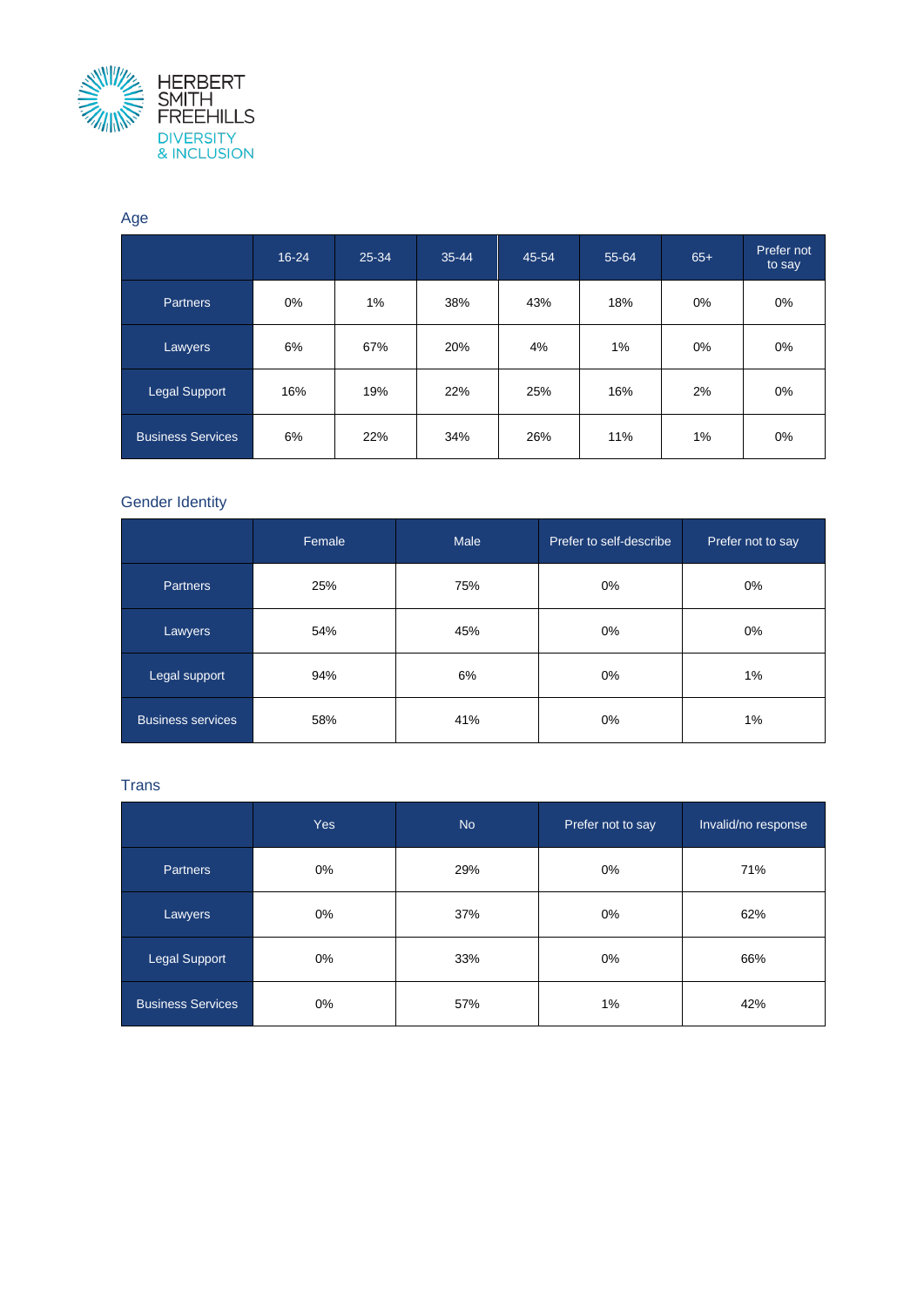

# **Disability**

|                          | Yes | <b>No</b> | Prefer not to say | Invalid/no response |
|--------------------------|-----|-----------|-------------------|---------------------|
| <b>Partners</b>          | 4%  | 24%       | 0%                | 73%                 |
| Lawyers                  | 4%  | 31%       | 1%                | 63%                 |
| Legal Support            | 2%  | 30%       | 1%                | 67%                 |
| <b>Business Services</b> | 7%  | 49%       | 2%                | 42%                 |

## Day to day activities are limited because of health problem or disability lasting 12 months

|                          | Yes, limited a lot | Yes, limited a little | <b>No</b> | Prefer not to say | Invalid/no<br>response |
|--------------------------|--------------------|-----------------------|-----------|-------------------|------------------------|
| <b>Partners</b>          | $0\%$              | 2%                    | 26%       | $0\%$             | 72%                    |
| Lawyers                  | 0%                 | 3%                    | 31%       | 1%                | 64%                    |
| Legal Support            | $0\%$              | 1%                    | 31%       | 1%                | 67%                    |
| <b>Business Services</b> | 0%                 | 3%                    | 52%       | 2%                | 43%                    |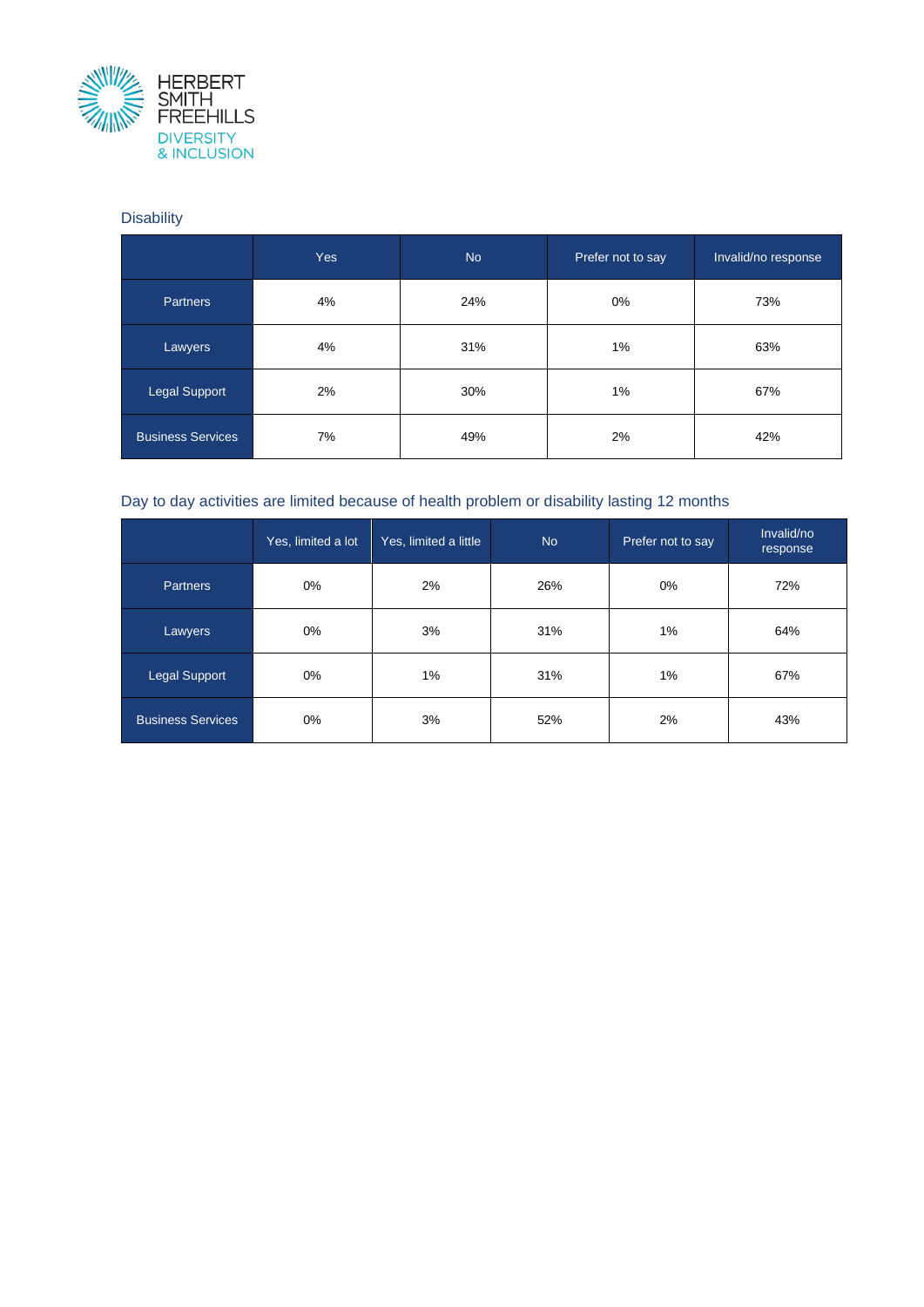

## **Ethnicity**

|                          | Asian | <b>Black</b> | Mixed/Multi<br>ple Ethnic<br><b>Groups</b> | Other ethnic<br>group | White | Prefer not<br>to say | Invalid/no<br>response |
|--------------------------|-------|--------------|--------------------------------------------|-----------------------|-------|----------------------|------------------------|
| <b>Partners</b>          | 4%    | $0\%$        | $0\%$                                      | $0\%$                 | 79%   | 2%                   | 15%                    |
| Lawyers                  | 13%   | 1%           | 4%                                         | 1%                    | 52%   | 1%                   | 28%                    |
| Legal Support            | 4%    | 4%           | $0\%$                                      | $0\%$                 | 61%   | $0\%$                | 30%                    |
| <b>Business Services</b> | 10%   | 8%           | 3%                                         | 1%                    | 59%   | 1%                   | 19%                    |

## Religious Belief

|                          | <b>No</b><br>religion or<br>belief /<br>Atheist | <b>Buddhist</b> | Christian | <b>Hindu</b> | Jewish | <b>Muslim</b> | Sikh  | Any other<br>religion or<br>belief | Prefer not<br>to say | Invalid/no<br>response |
|--------------------------|-------------------------------------------------|-----------------|-----------|--------------|--------|---------------|-------|------------------------------------|----------------------|------------------------|
| <b>Partners</b>          | 4%                                              | 0%              | 18%       | 1%           | 3%     | 0%            | $0\%$ | 2%                                 | 1%                   | 72%                    |
| Lawyers                  | 13%                                             | $0\%$           | 9%        | 2%           | 2%     | 1%            | $1\%$ | 7%                                 | 2%                   | 63%                    |
| Legal Support            | 11%                                             | $0\%$           | 17%       | $0\%$        | 0%     | $0\%$         | 1%    | 2%                                 | 2%                   | 66%                    |
| <b>Business Services</b> | 19%                                             | 0%              | 23%       | 2%           | 1%     | 2%            | 1%    | 6%                                 | 3%                   | 42%                    |

#### Sexual Orientation

|                          | <b>Bisexual</b> | Gay/Lesbian | Heterosexual /<br>straight | Prefer to self-<br>describe | Prefer not to<br>say | Invalid/no<br>response |
|--------------------------|-----------------|-------------|----------------------------|-----------------------------|----------------------|------------------------|
| <b>Partners</b>          | 1%              | $0\%$       | 25%                        | 0%                          | $0\%$                | 73%                    |
| Lawyers                  | 2%              | 3%          | 30%                        | $0\%$                       | 2%                   | 63%                    |
| <b>Legal Support</b>     | $0\%$           | $0\%$       | 34%                        | 0%                          | $0\%$                | 66%                    |
| <b>Business Services</b> | 1%              | 2%          | 53%                        | $0\%$                       | 3%                   | 42%                    |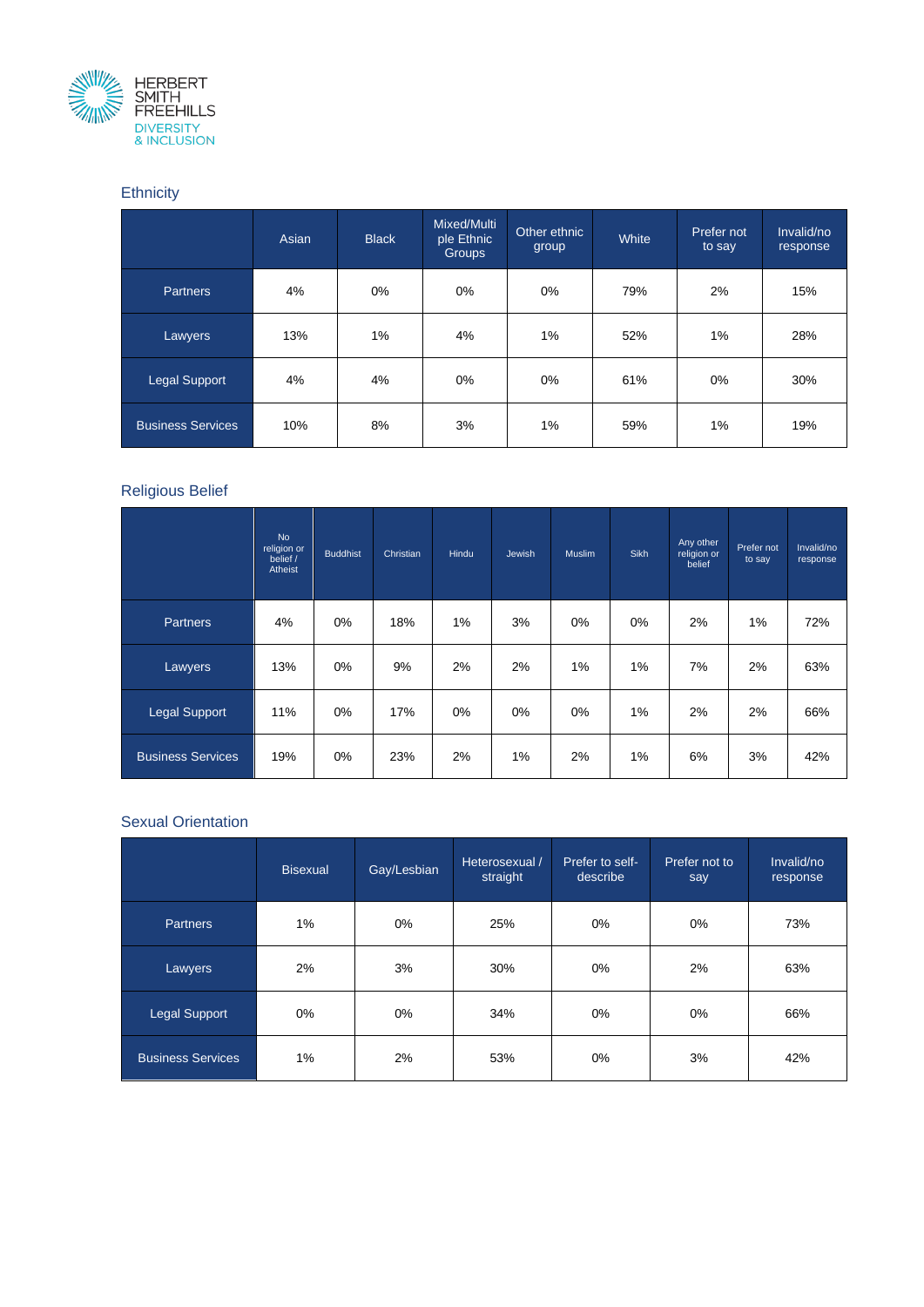

# School type from 11-18

|                          | UK state<br>school -<br>non<br>academical<br>ly selective<br>(comprehe<br>nsive) | UK state<br>school -<br>academical<br>ly selective<br>(grammar) | <b>UK</b><br>independe<br>$nt$ / fee<br>paying<br>school with<br>scholarship | <b>UK</b><br>independe<br>nt/fee<br>paying<br>school | Educated<br>abroad | Don't<br>know/Not<br>sure | Prefer not<br>to say | Invalid/no<br>response |
|--------------------------|----------------------------------------------------------------------------------|-----------------------------------------------------------------|------------------------------------------------------------------------------|------------------------------------------------------|--------------------|---------------------------|----------------------|------------------------|
| <b>Partners</b>          | 9%                                                                               | 3%                                                              | 5%                                                                           | 7%                                                   | 3%                 | 1%                        | 0%                   | 72%                    |
| Lawyers                  | 10%                                                                              | 5%                                                              | 4%                                                                           | 7%                                                   | 10%                | $1\%$                     | 0%                   | 63%                    |
| <b>Legal Support</b>     | 21%                                                                              | 4%                                                              | 2%                                                                           | 1%                                                   | 3%                 | $0\%$                     | 2%                   | 67%                    |
| <b>Business Services</b> | 29%                                                                              | 10%                                                             | 1%                                                                           | 4%                                                   | 10%                | 3%                        | 1%                   | 43%                    |

## First generation to attend university

|                          | <b>No</b> | <b>Yes</b> | Don't know/Not<br>sure | Prefer not to say | Invalid/no<br>response |
|--------------------------|-----------|------------|------------------------|-------------------|------------------------|
| <b>Partners</b>          | 16%       | 11%        | $0\%$                  | $0\%$             | 73%                    |
| Lawyers                  | 27%       | 9%         | 0%                     | 1%                | 63%                    |
| Legal Support            | 6%        | 19%        | 6%                     | 2%                | 68%                    |
| <b>Business Services</b> | 20%       | 29%        | 6%                     | 2%                | 43%                    |

# Primary carer for a child under 18

|                          | <b>Yes</b> | <b>No</b> | Prefer not to say | Invalid/no response |
|--------------------------|------------|-----------|-------------------|---------------------|
| <b>Partners</b>          | 13%        | 16%       | 0%                | 71%                 |
| Lawyers                  | 6%         | 31%       | $0\%$             | 63%                 |
| Legal Support            | 15%        | 17%       | $0\%$             | 67%                 |
| <b>Business Services</b> | 20%        | 36%       | 1%                | 43%                 |